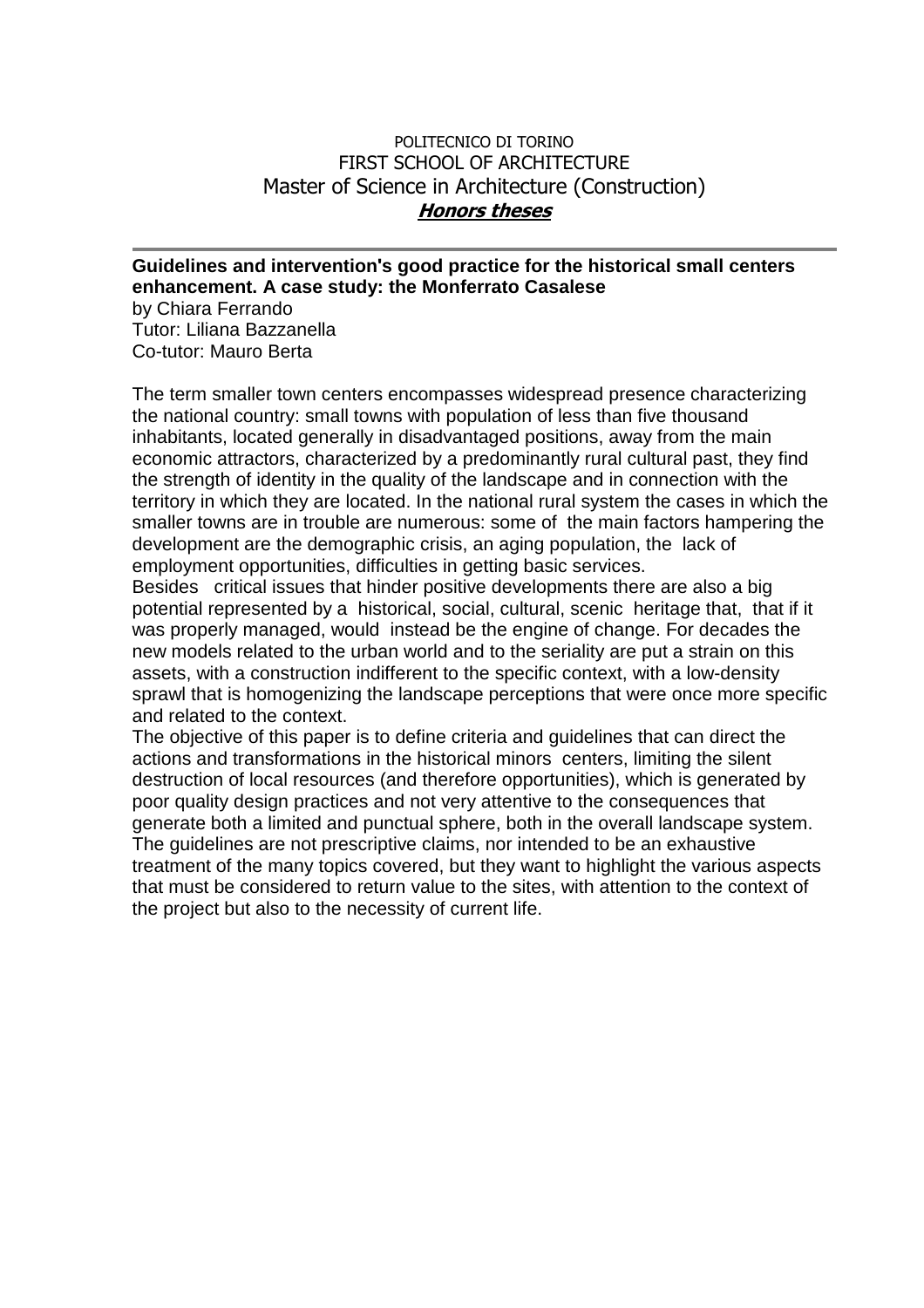

Purposes and structure of the study

The case study is identified in the area of Monferrato Casalese, the territory is characterized by the presence of many small hill towns, which arose mainly from the XI and XIV centuries, currently in development's difficulties both for the not decisive role of agriculture and the industrial crisis that involved many companies that were established here during the '900. Both factors have resulted in a demographic crisis that has not prevented decades of design practices and settlement-free quality. The definition of guidelines, in the specific field of the historical centers in the hills municipalities of Monferrato Casalese, has been achieved by an empirical method of reading data collected on site, in particular with an urban scale of observation that allowed to highlight the characters most perceptible in the fruition of historical centers, but also the relationships between them and the outside. The interpretation of these data has revealed the critical aspects of small towns that, articulated in relation with five priorities and related issues for planning works, have defined the basis for the formulation of improvement actions and for the control of the urban landscape and the town centers, in order to contribute to the development of the area.

The identification of best practice, related to the issues identified in the guidelines, is intended to clarify materially the actions suggested, but also to stimulate the implementation of practices qualifying the project context.